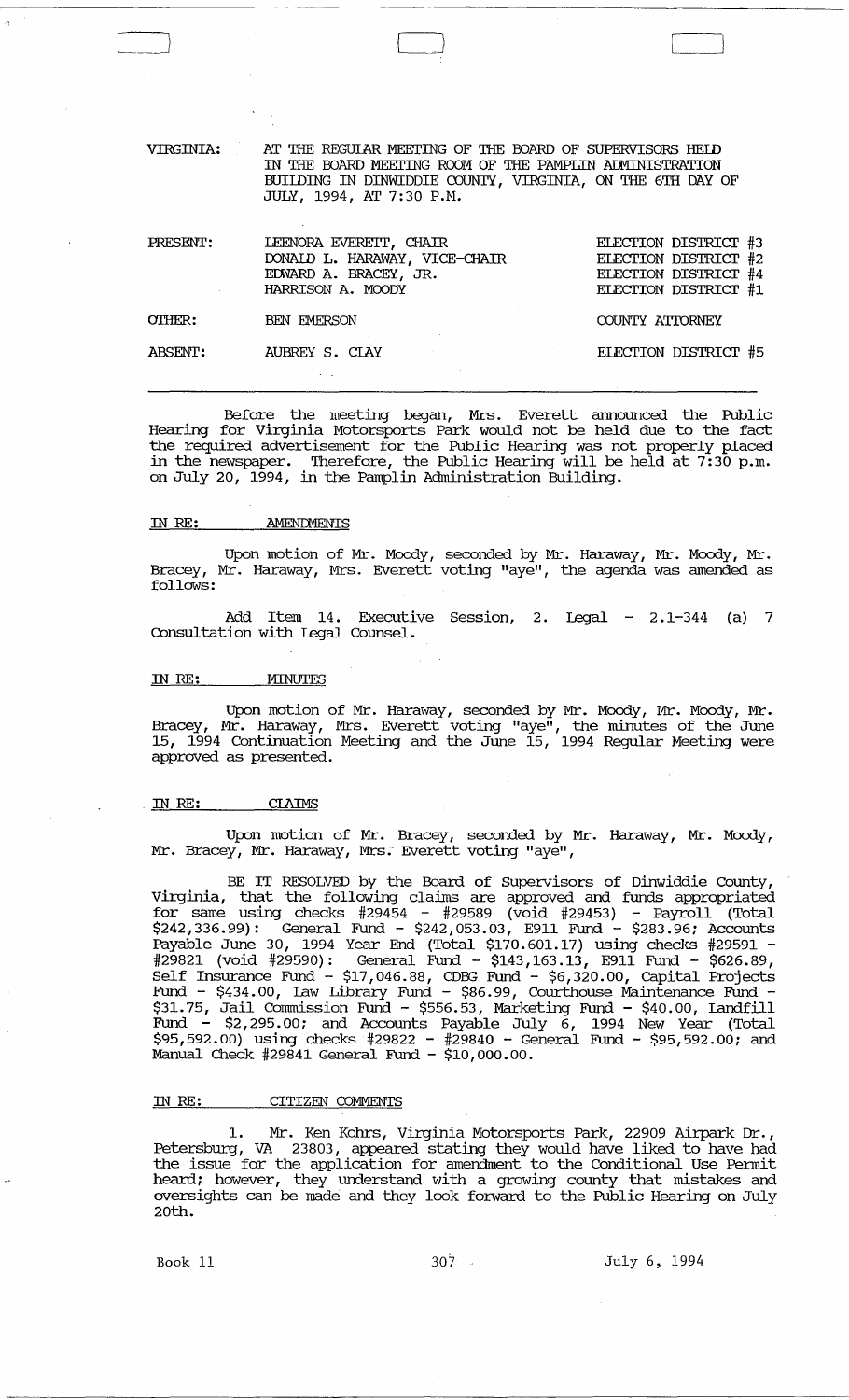2. Mr. James McKensie, 15806 Allen Drive, Dinwiddie, VA 23841, conunented on two issues: (a) he was in favor of virginia Motorsports Park as long as all rules, regulations, and laws were done fairly to all concerned, whether employees of the Park or residents near the Park; and. (b) he feels businesses should pay their fair share of taxes, as citizens are now the backbone of real estate and personal property taxes for the county. Hopefully with the big businesses their taxes would relieve the citizens' burden down the road.

3. Mr. Allen. Linsey, 23925 Gaydell Dr., Petersburg, VA 23803, is concerned with the EMS service of the county and the lack of 24 hour coverage, as well as the inadequate response time at an average of 16 minutes by Dinwiddie Volunteer Rescue Squad. He stated two months ago the Volunteer Fire Departments applied for an EMS license with the intent that all areas of the county could receive an improved response time if they were able to provide EMS services. '!here seems to be a great resistance from the Rescue Squad to the Fire Departments in getting their EMS license.

Mr. Moody stated citizens from his district are very concerned with this issue and would like Ford VFD to get back into the First Responder Program and they are concerned with the lack of coverage in his area.

Mr. McKensie commented the County needs EMS coverage 24 hours a day as in 1989 his family called for assistance wherein Dinwiddie Volunteer Rescue Squad never responded and Southside Virginia Rescue Squad had to come from Petersburg and his sister died. He has been uncomfortable with that situation and hopes it never happens to anyone in the County again.

# IN RE: ADDITIONAL APPROPRIATION - CARSON VFD

Mr. Bill King, Carson VFD, reported they were the successful bidder for the 1976 Ford C800 salvage utility vehicle at \$35,200. At the June 1, 1994 meeting, the Board of Supervisors connnitted \$10, 000 towards the purchase, contingent on participation of \$20,000 from Prince George County and upon inspection approval. Mr. King stated they were satisfied with the truck and requested the entire \$10,000. He stated Prince George has contributed \$20,000 and Carson VFD will pay the remainder which is \$5,200.

Upon motion of Mr. Bracey, seconded by Mr. Haraway, Mr. Moody, Mr. Bracey, Mr. Haraway, Mrs. Everett voting "aye", an appropriation of \$10,000 from the reserve fund was approved for Carson VFD for the purchase of a 1976 Ford C800.

#### IN RE: VDOT -- ADOPTION OF 1994-95 BUDGET

Mr. R. Reekes, Resident Engineer, Virginia Department of Transportation, presented the 1994-95 VDOT Secondary System Allocation. This is the first year of the six year budget which represents \$1.4 million. They cannot add any projects to the list or change the priority that was set in the six year plan.

Upon motion of Mr Moody, seconded by Mr. Bracey, Mr. Moody, Mr . Bracey, Mr. Haraway, Mrs. Everett voting "aye",

BE IT RESOLVED by the Board of Supervisors of Dinwiddie County, Virginia, that the 1994-95 Secondary System Allocation is adopted as presented with Regular construction Allocation cost of \$1,177,133 and. Unpaved Road Allocation cost of \$238,609, for a total of \$1,415,742.

# IN RE: UNINCORFORATED ORGANIZATION RESOIDTION - AUIHORIZING TRANSFER OF FUNDS

Mrs. Wendy Ralph, Assistant County Administrator, on behalf of Mr. W. E. Jones, Treasurer, presented a fonn from Signet Bank entitled "Unincorporated organization Resolution Commercial Funds Transfer

 $\checkmark$   $\checkmark$ 

 $\left\langle \sqrt{V^{\text{vac}}} \right\rangle$ 

2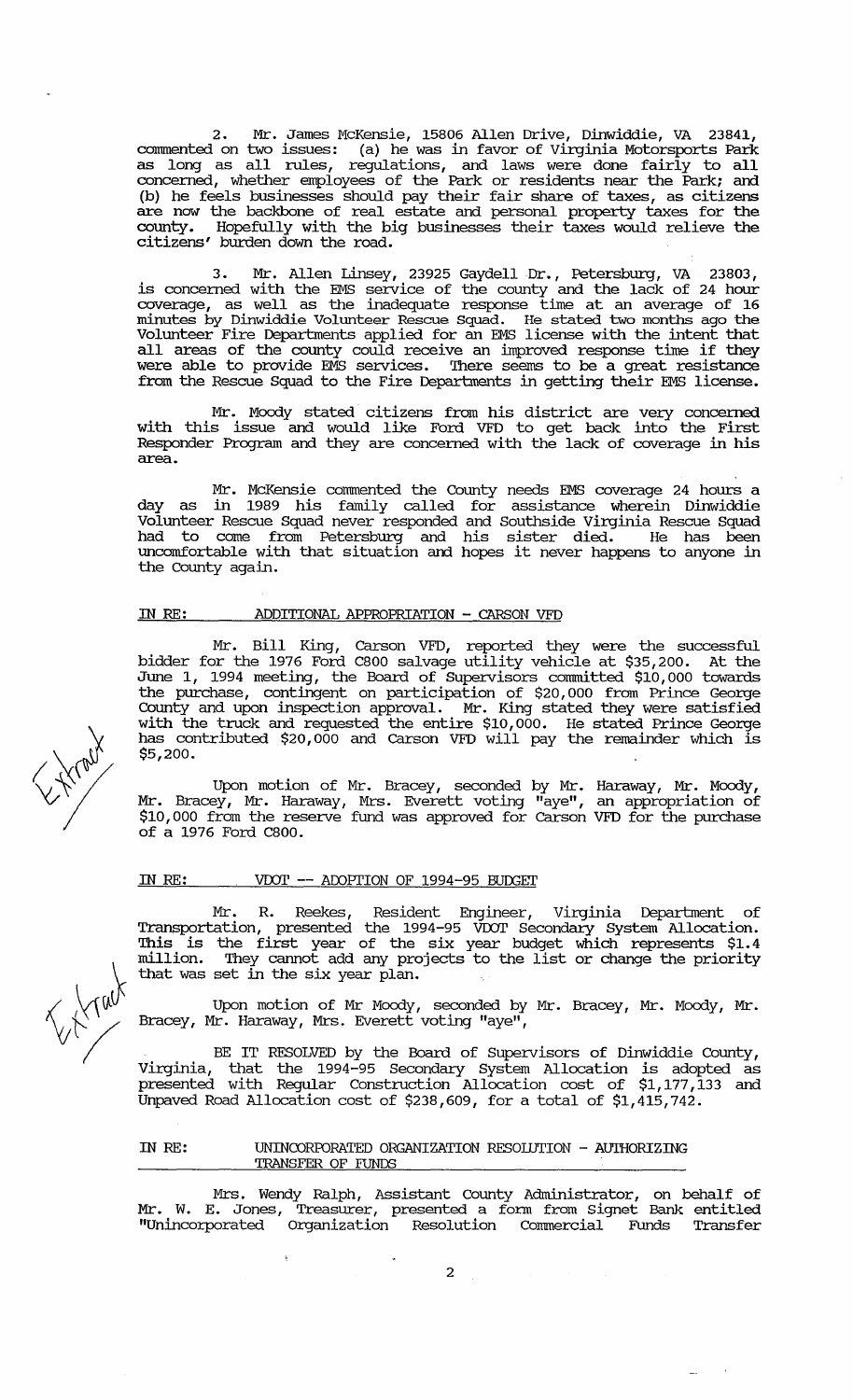Agreement Authorizing Transfer of Funds", wherein the individuals named actually have authority to accept and sign for wire transfers.

<u> England</u>

e fa

Upon motion of Mr. Bracey, seconded by Mr. Haraway, Mr. Moody, Mr. Bracey, Mr. Haraway, Ms. Everett voting "aye", the County Administrator is authorized to sign the following resolution as adopted:

NOW THEREFORE BE IT RESOLVED by the Board of Supervisors of Dinwiddie County, Virginia, that William E. Jones, Treasurer and Connie B. Rose, Deputy Treasurer, are authorized to: (i) execute on behalf of the County of Dinwiddie, agreement(s) with Signet Bank for the purpose of effecting wire transfers of funds from the County of Dinwiddie's account(s) with Signet Bank, and (ii) appoint and delete such persons, including themselves, from time to time, who may request and/or verify wire transfers from the County of Dinwiddie's account(s) with Signet Bank, all in accordance with the terms of Signet Bank's agreement(s) which governs such requests; and,

BE IT FURTHER RESOLVED, by the Board of Supervisors of Dinwiddie County, that this resolution shall remain in full force and effect and Signet Bank shall be fully protected in acting thereon until written notice of change or revocation has been duly delivered to and received by Signet Bank; and Signet Bank is authorized to accept, and the Secretary or other authorized officer of the County of Dinwiddie shall from time to time provide his signed certificate(s) of change of names of officers and other persons authorized to act hereunder on behalf of the County of Dinwiddie, which certicate(s) shall become a part of this resolution.

#### IN RE: APPROPRIATIONS RESOLUTION - 1994-95 BUDGET

Upon motion of Mr. Bracey, seconded by Mr. Haraway, Mr. Moody, Mr. Bracey, Mr. Haraway, Mrs. Everett voting "aye", the following resolution was adopted:

WHEREAS, the final 1994-95 budget has been adopted by the Board of Supervisors; and

WHEREAS, in order for the various departments and agencies to make expenditures within this budget, an appropriation of funds must be authorized by the Board of supervisors;

NOW, THEREFDRE, BE IT RESOLVED by the Board of Supervisors of Dinwiddie County, Virginia,' that the total General Fund budget in the amount of \$13,800,037 will be appropriated on a monthly basis as claims are approved; and

BE IT FURTHER RESOLVED by the Board of Supervisors of Dinwiddie County, Virginia, that the law Library Fund in the amount of \$3,000; and the School Textbook Fund in the amount of \$242, 634; the School Fund in the amount of \$19,057, 117; Virginia Public Assistance Fund in the amount of \$1,585,534; E911 Fund in the amount of \$34,882; Self Insurance Fund in the amount of \$264,525; OYCS Fund in the amount of \$76,253; General capital Fund in the amount, of \$190,000; CDEG Fund in the amount of \$1,206,000; Fire Programs Fund in the amount of \$28,000; CSA Fund in the amount of \$518,424; Jail Phone commission Fund in the amount of \$10,500 be appropriated beginning July 1, 1994; and

BE IT FURITHER RESOLVED by the Board of Supervisors of Dinwiddie County, virginia, that an additional appropriation ,of \$228, 000 to the School Fund be approved for the final, year of payments on School Bond Series 1990 for school buses; and

BE IT FURTHER RESOLVED by the Board of Supervisors of Dinwiddie County, Virginia, that the Treasurer is authorized to transfer these funds from debt service by establishing a Transfer to Schools -- Bus Payments Account to provide the funds for the School Board to make these payments.

| IN RE: |          |  |  | AIRPORT AUTHORITY - RESOLUTION TO APPROVE CONVEYANCE OF |  |
|--------|----------|--|--|---------------------------------------------------------|--|
|        | PROPERTY |  |  |                                                         |  |

Book 11

 $\frac{1}{\lambda} \sum_{i=1}^{n}$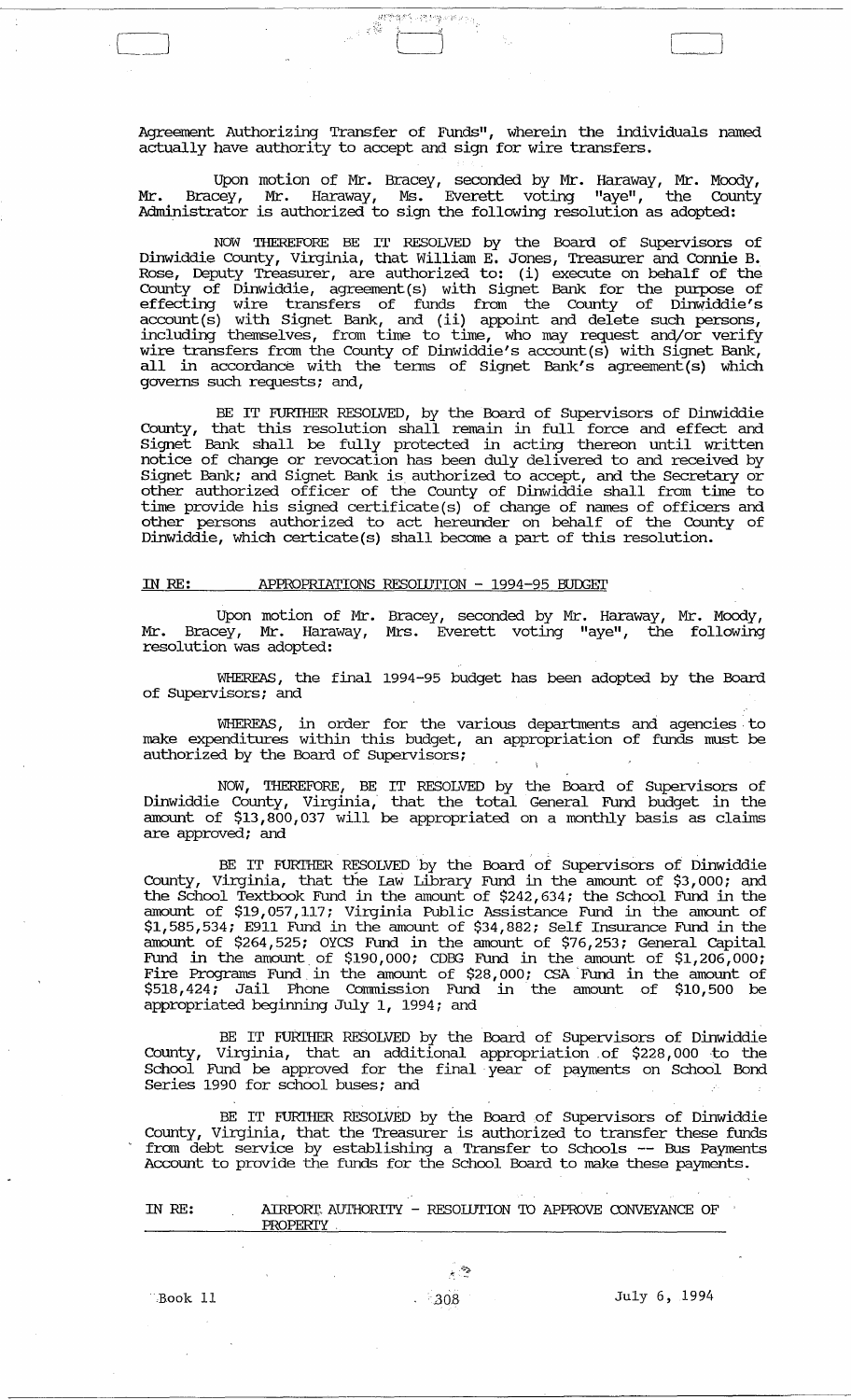Mr. Ben Emerson, County Attorney, presented a resolution wherein the Board of Supervisors consents to the sale of property by the Dinwiddie Airport and Industrial Authority to Manchester Tank.

Upon motion of Mr. Haraway, seconded by Mr. Moody, Mr. Moody, Mr. Bracey, Mr. Haraway, Mrs. Everett voting "aye", the following resolution was adopted:

WHEREAS, the Dinwiddie Airport and Industrial Authority (the "Authority") by contract of sale dated July 6, 1989 (the "Contract") agreed to, and did, sell certain real property to Manchester Tank and Equipment Company ("Manchester Tank"); and

WHEREAS, the Authority also granted to Manchester Tank in the Contract the right and option to purchase an additional parcel of real property containing approximately five (5) acres as described in the Contract (the "Property") for the purchase price of \$8,000.00 per acre (the "Option"); and

WHEREAS, Manchester Tank has given notice to the Authority of its intent and desire to exercise the Option; and

WHEREAS, the Act of the General Assembly of Virginia which created the Authority, as amended, provides that the Authority may not sell, exchange, mortgage or convey real property of the Authority without the consent of the governing body of Dinwiddie County, Virginia; and

WHEREAS, the Board of supervisors of Dinwiddie County, Virginia, believes it to be in the best interests of the County to approve and consent to the sale and conveyance of the property to Manchester Tank by the Authority pursuant to the terms of the Option;

NOW, THEREFORE, BE IT RESOLVED, that the Board of supervisors of Dinwiddie County, Virginia, hereby consents to and approves the sale and conveyance of the Property by the Authority to Manchester Tank in accordance with the terms and provisions of the Option.

#### IN RE: COUNTY ADMINISTRATOR COMMENTS

1. Survey of Local Interest in Providing Educational Programs for At-Risk Four-Year-Gld Children, conducted by the Virginia Council on Child Day care and Early Childhood Programs - The Board instructed Mr. Burgess to meet with Mrs. Peggy McElveen, Director of social Services, and Dr. Thomas Gaul, Superintendent of Schools, and discuss the program and report back to them at the next meeting as this could be a duplication of effort.

2. Right to Fann Seminar was held June 30, 1994, wherein Board Members and four Planning Commission members attended. The Board instructed the County Administrator and his staff to examine the Right to Fann issue and bring back their recommendations as to some ground work and then decide where to go from there. They requested these recommendations for the July 20, 1994 board meeting.

3. The Airport has invited the Board to their facilities at 12:00 noon on July 20 for lunch, followed by a tour of their facilities. Mr. Haraway stated he would be unable to attend; all others accepted.

# IN RE: BOARD MEMBER COMMENTS

- 1. Harrison Moody No comments
- 2. Donald Haraway No comments

3. Edward Bracey has concerns with the use of the Reserve Fund and feels some guidelines need to be set. Mr. Burgess suggested the item be placed on the August 17 agenda for discussion.

4. LeeNora Everett offered the following comments:

 $4$  . The contract of the contract of the contract of the contract of the contract of the contract of the contract of the contract of the contract of the contract of the contract of the contract of the contract of the con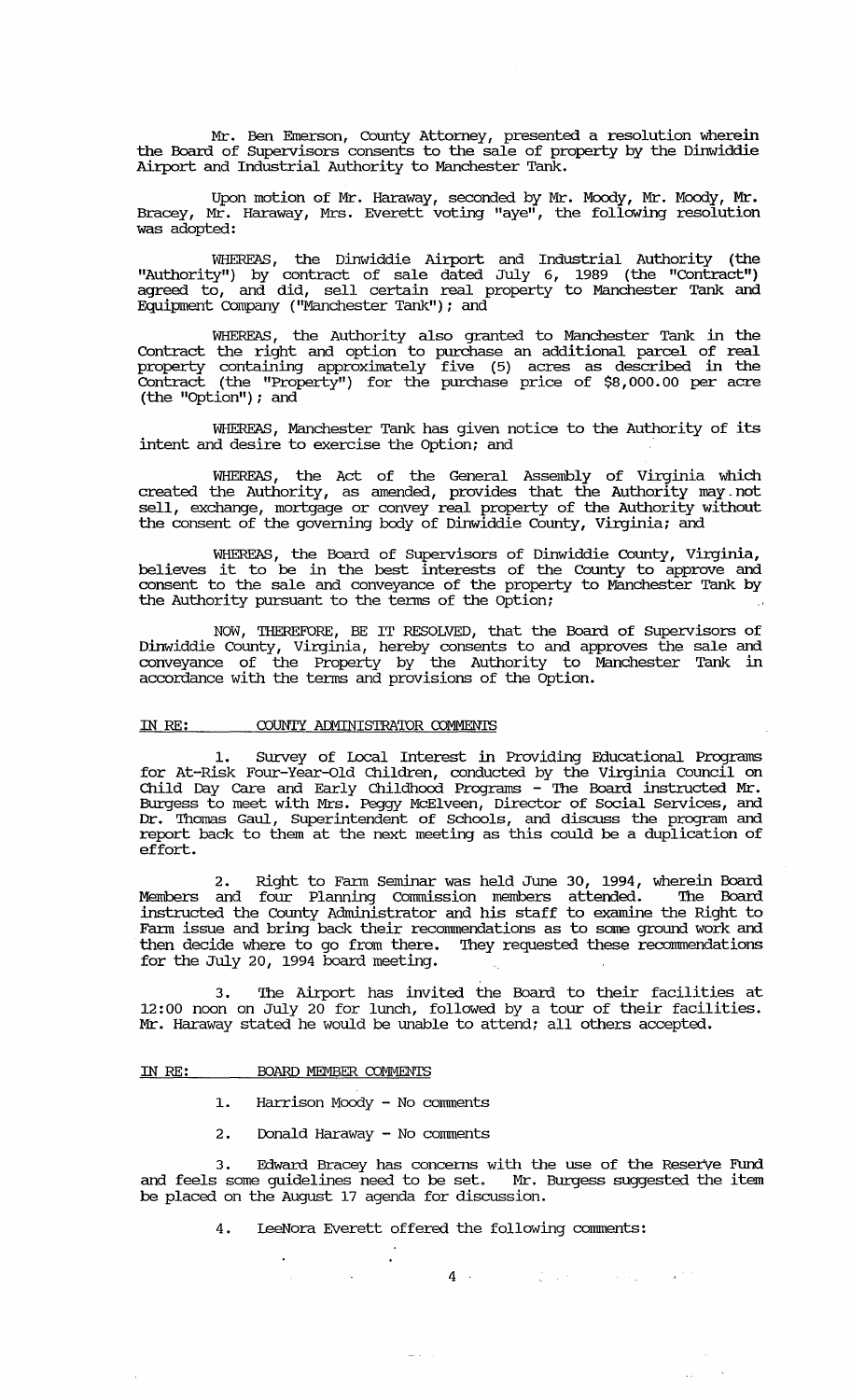- Mrs. Everett, Mr. Bracey, and Mrs. Scarborough met and toured the grounds at Dinwiddie Elementary School and hopefully a lot of the concerns will be corrected in a timely manner.

 $\frac{\lambda_{2}^{2} \, \mu_{1}}{2 \pi}$ 

- Mrs. Everett asked Mr. Burgess the status of the noise study/consultant and straw bales being placed for noise control at Vhginia Motorsports Park as discussed at the last meeting." Mr. Burgess stated he talked with some of the owners of the Park within the last week. They have not employed a consultant to date and have looked at the use of straw bales and are exploring other avenues for the noise.

- Mrs. Everett advised she attended the opening of Pamplin Park on June 18 and several brochures are available promoting tourism for Dinwiddie County.

- Mrs. Everett advised she attended the Change of Command ceremony at Fort Lee July 20, wherein Major General Thomas W. Robinson is the new Commanding General of the facility.

Mrs. Everett presented a letter from Jim campbell, Executive Director, Virginia Association of Counties, requesting the Board adopt a resolution addressed to Senator Robb concerning Bill S.993, wherein the bill requires the Federal Government pay for mandates that they impose on state and local governments and establish a fiscal note process so that when Congress votes on various measures affecting state and local governments, the members of Congress are aware of the fiscal impact. No action was taken.

# IN RE: APIDIN'IMENT - VACO BOARD MEMBER CONTAcr

Upon motion of Mr. Haraway, seconded by Mr. Moody, Mr. Moody, Mr. Bracey, Mr. Haraway, Mrs. Everett voting "aye", Mrs. LeeNora Everett is appointed to be the Board of Supervisors representative to the Virginia Association of Counties, wherein she will be contacted regarding important legislative issues and will be responsible for conveying such issues to the Board and will also contact legislators regarding issues.

# IN RE: RESOLUTION - WEST PETERSBURG DRILL TEAM

Upon Motion of Mr. Haraway, seconded by Mr. Bracey, Mr. Moody, Mr. Bracey, Mr. Haraway, Mrs. Everett voting "aye", the staff was directed to issue a resolution of encouragement to the West Petersburg Drill Team, commending In-Step on their National participation in Chicago on August 7th, and wishing them well on their endeavors.

# IN RE: EXECUTIVE SESSION

Upon motion of Mr. Moody, seconded by Mr. Haraway, Mr. Moody, Mr. Bracey, Mr. Haraway, Mrs. Everett voting "aye", pursuant to the Virginia Freedom of Information Act, section 2.1-344 (a) 1 Personnel - Discussion of employment, salaries, disciplining of public officers, appointees, or employees of any public body; and Section 2.1-344 (a) 7 Legal Consultation with Legal Counsel; the Board moved into Executive Session at 8: 45 p.m. Upon motion of Mr. Moody, seconded by Mr. Haraway, Mr. Moody, Mr. Bracey, Mr. Haraway, Mrs. Everett voting "aye", the meeting reconvened into open session at 11:12 p.m.

# IN RE: CERTIFICATION

Upon motion of Mr. Moody, seconded by Mr. Haraway, Mr. Moody, Mr. Bracey, Mr. Haraway, Mrs. Everett voting "aye", the following resolution was adopted:

WHEREAS, the Board of Supervisors of Dinwiddie County convened an executive meeting. on this date pursuant to an affirmative recorded vote and in accordance with the provisions of the Virginia Freedom of Information Act; and

Book 11

 $f_{\rm{max}}$  .

 $\frac{309}{ }$  July 6, 1994

 $\mathcal{L}_\mathrm{c}$